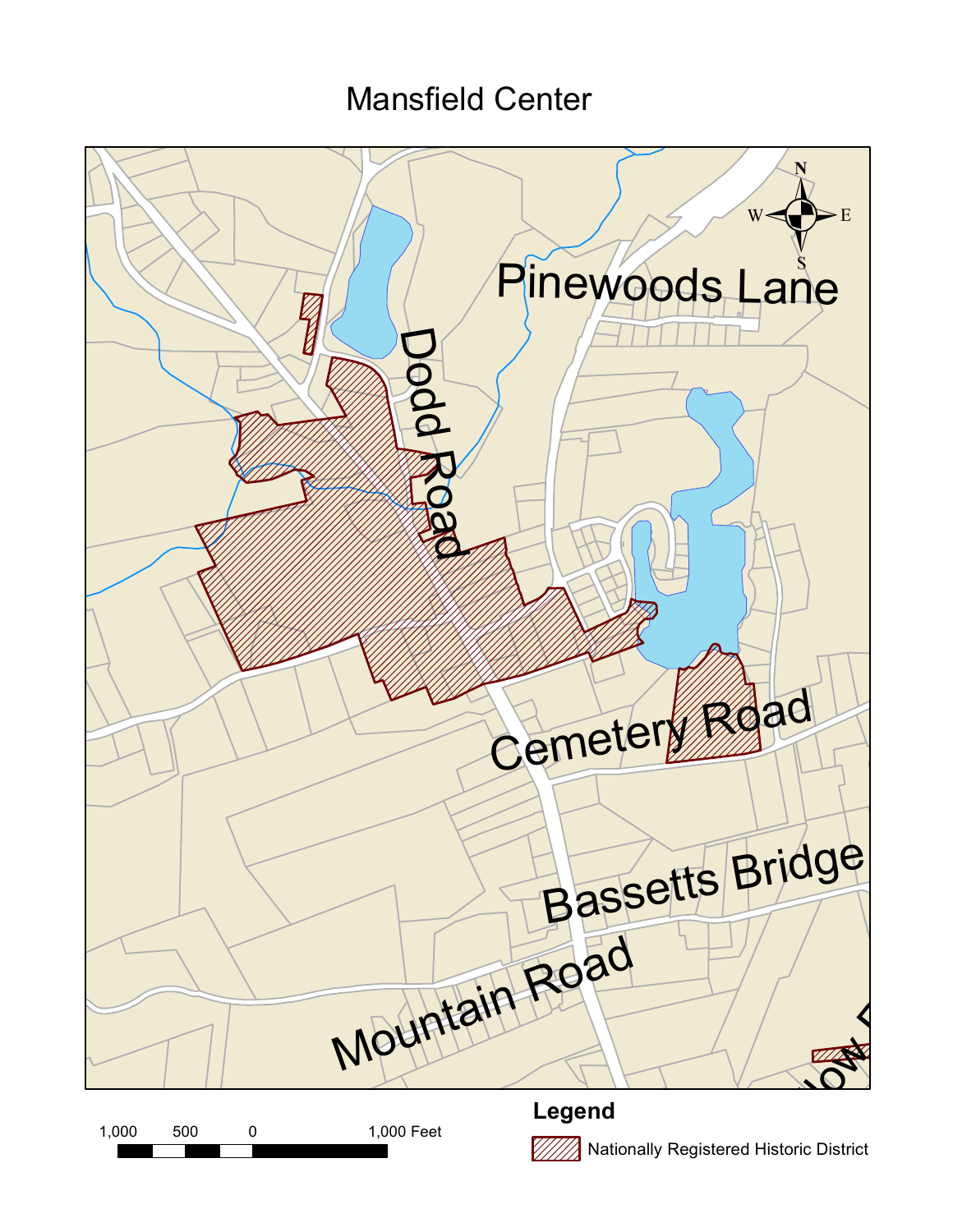## **Mansfield Center:**

## **Background and Properties**

Mansfield Center, the first settlement in Mansfield was settled shortly before 1692. It was called "Pond Place", a translation of the Indian name, Naubesetuck. A street eight rods wide was laid out, and the land on each side was divided in twenty-one house lots. Each house lot carried with it a right to 1000 acres in the outlying parts of town. As the land was surveyed, the trees were cleared and wood used for building and burning, crops were grown and cattle grazed on the resulting cleared land. Some of the settlers left their lots in the Center and built houses on their outlying parcels of land. Traveling from the Center to the outlying parcels accounts for the fact that both historic and modern maps show Mansfield Center as a hub with roads and trails radiating from it.

In 1702, the settlers in "Pond Place" applied to the General Assembly for the right to incorporate as a separate town. They were granted their petition and in May 1703, the Town of Mansfield was incorporated.

The population of Mansfield grew rapidly. Settlers flocked to this town from other parts of Connecticut and from Massachusetts. Between 1756 and 1782, the town grew by almost 1000 people, bringing the population to 2565. Thriving agriculture supported the growing wealth of the town and made possible the building of the eighteenth century houses in the Center.

When industry developed in Eastern, CT in the nineteenth century, Mansfield Center lacked the forceful streams to provide a steady source of water power. While there were some small industries in the Center, most of the larger mills were built along the Fenton and Mount Hope rivers to the east and the Willimantic River to the west. Small communities such as Atwoodville, Eagleville, and Gurleyville, sprang up around these mills and spared the Center industrial development. Mansfield Center remained a residential and agricultural community. Businessmen employed elsewhere in Mansfield, in Willimantic, or even farther afield maintained many of the fine houses as their residences. Well-to-do people came to Mansfield Center to spend the summer in a relaxed, rural environment. Some of the finest houses in the Center were built during the early to middle of the nineteenth century, especially those of Colonel Edwin Fitch.

Over the years the community has supported at least one store, and sometimes more, but commercial establishments other than these did not threaten the character of the Center.